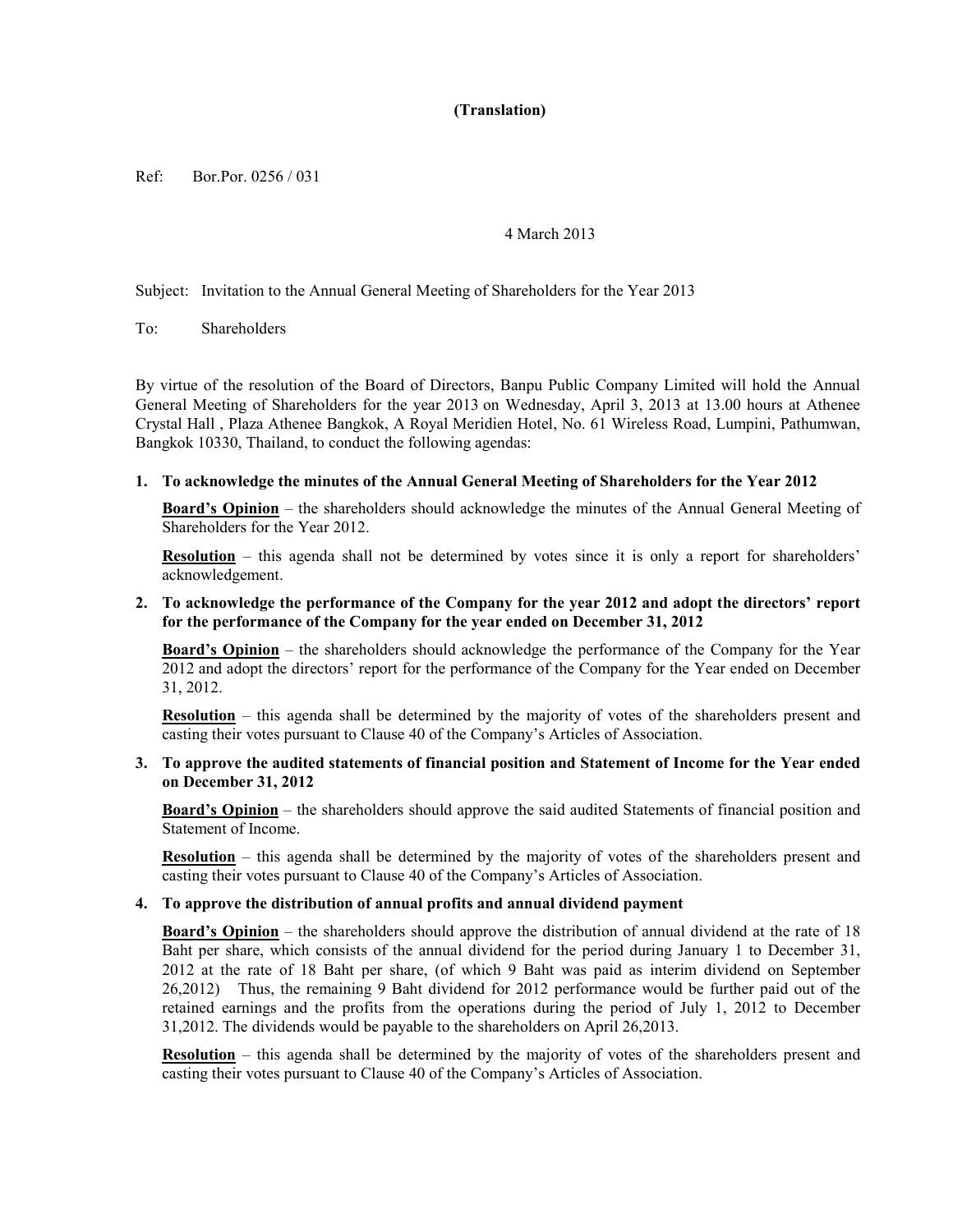### **5. To consider the appointment of directors in place of those retiring by rotation.**

**Board's Opinion** – the shareholders should approve the appointment of 4 directors retiring by rotation, namely Mr.Somkiat Chareonkul, Mr.Rawi Korsiri, Mr.Teerana Bhongmakapat and Mr.Chanin Vongkusolkit to be the directors for another term.

**Resolution** – this agenda shall be determined by the majority of votes of the shareholders present and casting their votes pursuant to Clause 40 of the Company's Articles of Association.

## **6. To consider the directors' remunerations.**

**Board's Opinion** – the shareholders should approve the remunerations to the directors as follows:

- 1. Annual remunerations of 49 Million Baht for the year 2012 payable to all directors.
- 2. Remunerations for the year 2013 to the Board of Directors and sub-committees, namely the Audit Committee, the Corporate Governance and Nomination Committee and the Compensation Committee should be proposed to maintain the remunerations for the year 2012.

**Resolution** – this agenda shall be determined by the votes of not less than two-thirds of the total votes of shareholders present pursuant to Section 90 of the Public Limited Company Act B.E.2535.

## **7. To appoint the Company's auditor and fix his/her remuneration**

**Board's Opinion** – the shareholders should approve the appointment of the auditors from PricewaterhouseCoopers ABAS, namely Mr. Somchai Jinnovart of C.P.A. No. 3271 and/or Ms. Amornrat Pearmpoonvatanasuk of C.P.A. No. 4599 and/or Mr. Vichien Khingmontri of C.P.A. No. 3977 to be the auditors of the Company for the year 2013 and fix the audit remuneration at 2,100,000 Baht.

**Resolution** – this agenda shall be determined by the majority of votes of the shareholders present and casting their votes pursuant to Clause 40 of the Company's Articles of Association.

## **8. Other businesses (if any)**

**Board's Opinion** – the shareholders are free to ask any questions and the Board will answer their queries (if any).

For consideration of the shareholders, the Company has prepared the factual details and reasons of each of the above agenda, the particulars of which appear in the Enclosure No. 1. The annual report of the Company for the year 2012 was made in the form of CD-ROM, which has been sent to the shareholders together with the notice of this meeting as per the Enclosure No. 3. However, if any shareholders would like to receive the printing of the annual report, kindly fill in the Annual Report Requisition Form as per the Enclosure No. 8 and send it to the Company Secretary Division via post (reply-paid service) as per the Enclosure No. 12 or fax at the facsimile number 0-2207-0698.

The registration and document examination of all attendees will take place at the meeting venue during 11:00- 13:00 hours. The Company will conduct the meeting in accordance with the Rules for Shareholder Meetings, which are described in the Enclosure No. 6.

The Company is pleased to invite the shareholders to attend the meeting at the above-mentioned time and venue. Should you be unavailable to participate in the meeting yourself, please appoint your proxy to do so. You may use any one of the proxy forms as appear in the Enclosure No. 9. *(Please also see the Remark below.)* For your convenience, however, the Company would recommend the Proxy Form B., which provides more definite details of the authorization, and by which you may appoint any person or any one of the persons specified below to attend the meeting and vote on your behalf. The credentials and backgrounds of those persons appear in the Section "Board of Directors and Management" of the annual report, which has been sent to the shareholders together with the notice of this meeting as per the Enclosure No. 3 and "Information of the Company's Directors who represent to be a proxy in the AGM 2013 as per the Enclosure No. 10: